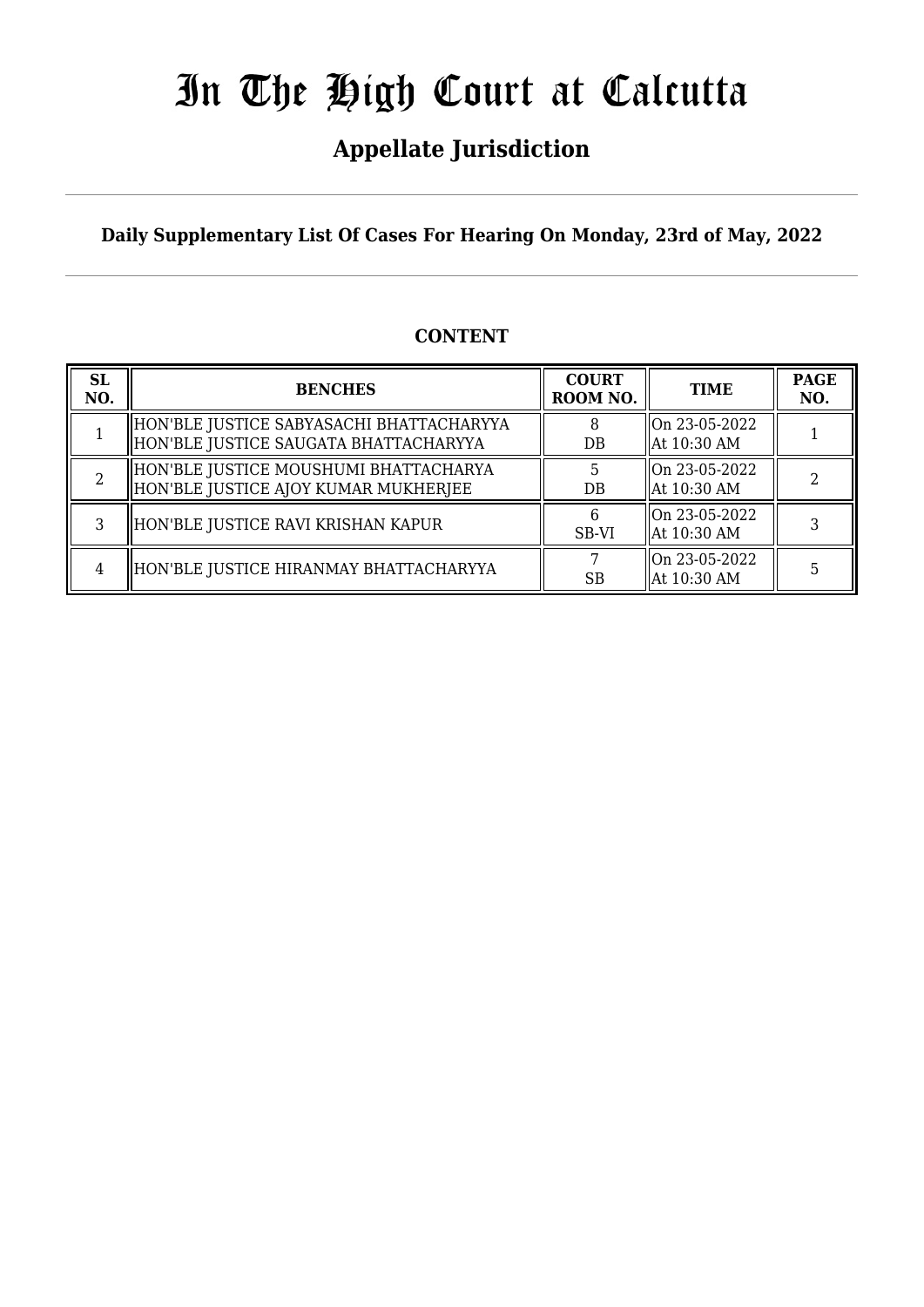

## **Appellate Side**

**DAILY CAUSELIST For Monday The 23rd May 2022**

**COURT NO. 8**

**DIVISION BENCH (DB)**

**AT 10:30 AM**

**HON'BLE JUSTICE SABYASACHI BHATTACHARYYA HON'BLE JUSTICE SAUGATA BHATTACHARYYA**

### **(VACATION BENCH)**

#### **ON 23RD MAY, 2022 (MONDAY) - URGENT MATTERS RELATING TO CIVIL, WRIT JURISDICTIONS FILED DURING VACATION OR WITH LEAVE OF THE REGULAR BENCH**

### **PIL**

1 WPA(P)/293/2021 NILENDRA NARAYAN RAY VS STATE OF WEST BENGAL AND ORS. GENIYA MUKHERJEE

IA NO: CAN/1/2022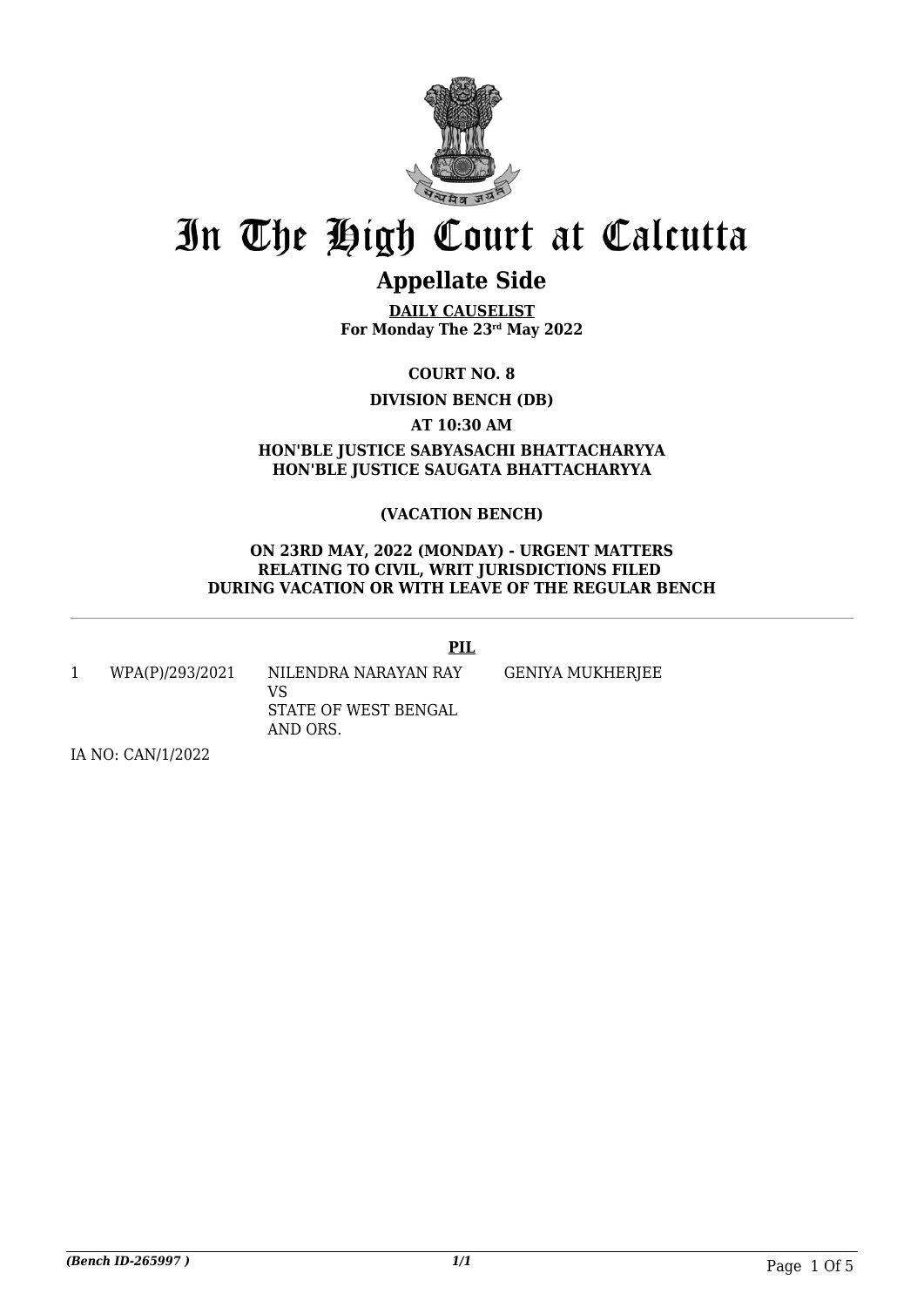

## **Appellate Side**

**DAILY CAUSELIST For Monday The 23rd May 2022**

**COURT NO. 5**

**DIVISION BENCH (DB)**

**AT 10:30 AM**

### **HON'BLE JUSTICE MOUSHUMI BHATTACHARYA HON'BLE JUSTICE AJOY KUMAR MUKHERJEE VACATION BENCH**

**ON 23RD MAY , 2022 ( MONDAY) - URGENT MATTERS RELATING TO CRIMINAL JURISDICTION FILED DURING VACATION OR WITH LEAVE OF THE REGULAR BENCH**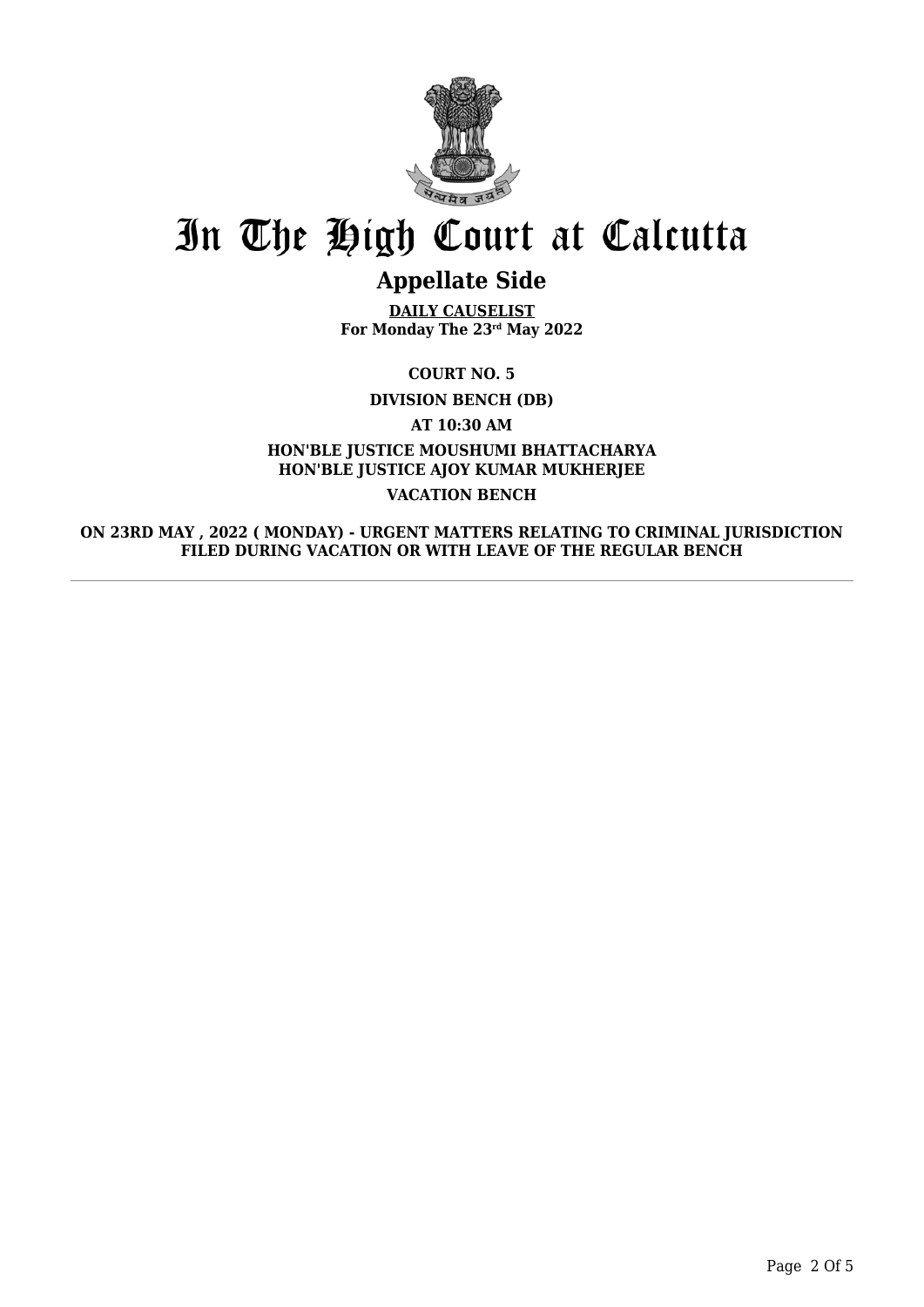

## **Appellate Side**

**DAILY CAUSELIST For Monday The 23rd May 2022**

**COURT NO. 6**

**SINGLE BENCH (SB-VI)**

**AT 10:30 AM**

**HON'BLE JUSTICE RAVI KRISHAN KAPUR**

### **(VACATION BENCH)**

#### **ON 23RD MAY, 2022 (MONDAY) - URGENT MATTERS RELATING TO CIVIL, WRIT JURISDICTIONS FILED DURING VACATION OR WITH LEAVE OF THE REGULAR BENCH**

#### **LISTED MOTION**

| $\mathbf{1}$ | WPA/7398/2022 | INDRANIL MUKHERJEE<br>VS<br><b>IDFC FIRST BANK LIMITED</b><br><b>AND OTHERS</b>                                      | <b>SUCHARITA ROY</b>                 |
|--------------|---------------|----------------------------------------------------------------------------------------------------------------------|--------------------------------------|
| 2            | WPA/8865/2022 | LOHIA JUTE PRESS PRIVATE SWETA MUKHERJEE<br><b>LIMITED</b><br>VS<br>STATE OF WEST BENGAL<br>AND ORS.                 |                                      |
| 3            | WPA/8866/2022 | LOHIA JUTE PRESS PRIVATE SWETA MUKHERJEE<br><b>LIMITED</b><br><b>VS</b><br>STATE OF WEST BENGAL<br>AND ORS.          |                                      |
| 4            | WPA/9039/2022 | <b>FAJLUL MUDI</b><br><b>VS</b><br><b>ASSISTANT</b><br><b>COMMISSIONER OF STATE</b><br>TAX BARASAT CHARGE AND<br>ORS | <b>RITURAJ</b><br><b>CHAKRABORTY</b> |
| 5            | WPA/9195/2022 | SOMNATH DEALTRADE<br>PRIVATE LIMITED<br>VS<br>UNION OF INDIA AND ORS.                                                | <b>JITENDRA PATNAIK</b>              |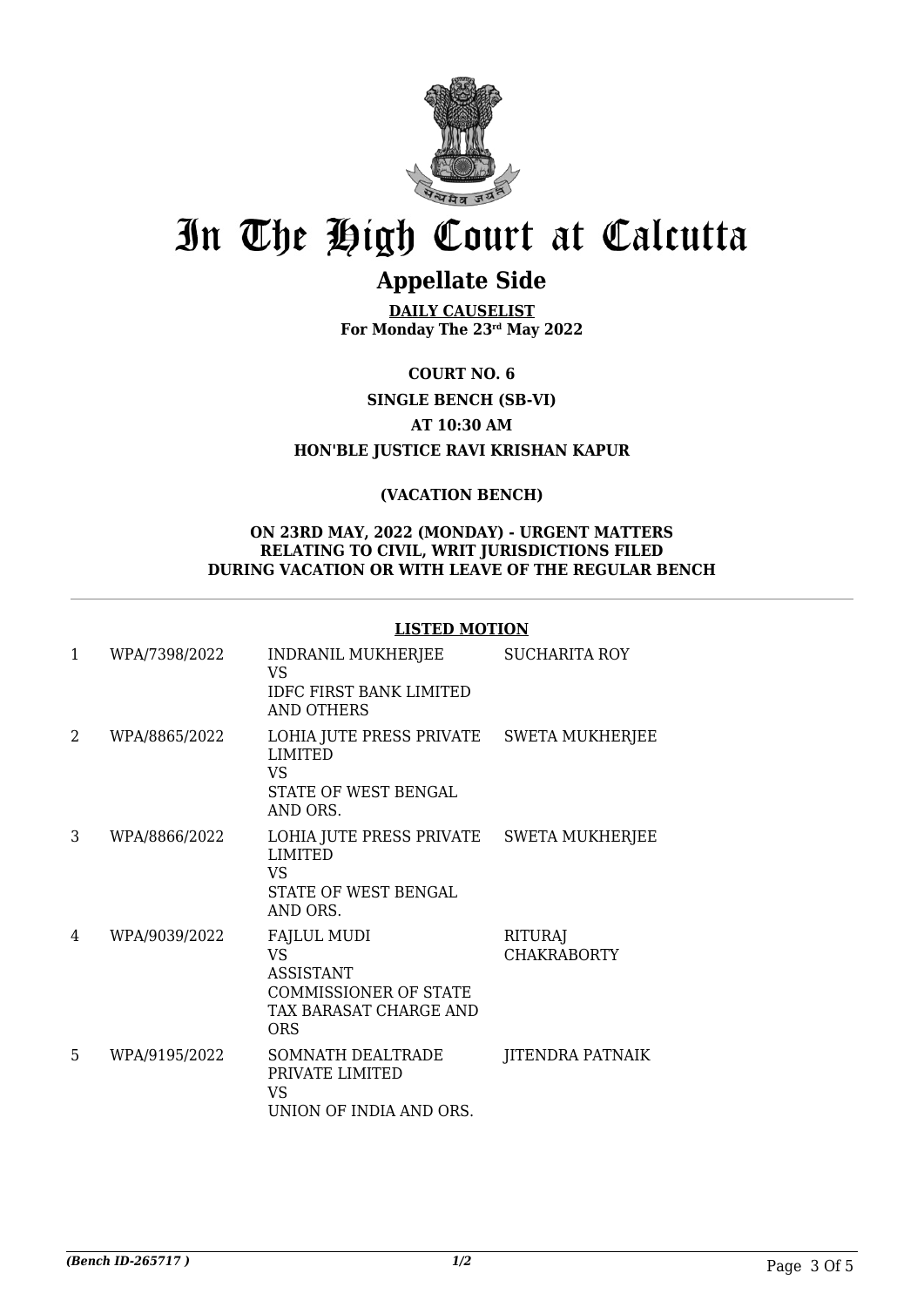| 6  | WPA/9237/2022 | SRI SRI ISWAR DAMODAR<br>JEW THAKUR REP BY ITS<br><b>SEBAYITS BINAPANI</b><br><b>CHAKRABORTY AND ANR</b><br><b>VS</b><br><b>WEST BENGAL STATE</b> | <b>SOUVIK MONDAL</b>                 |
|----|---------------|---------------------------------------------------------------------------------------------------------------------------------------------------|--------------------------------------|
|    |               | <b>ELECTRICITY</b><br>DISTRIBUTION COMPANY<br><b>LIMITED AND ORS</b>                                                                              |                                      |
| 7  | WPA/9599/2022 | <b>GITANJALI PARK SOCIETY</b><br>REPT BY ITS SECY AND ANR<br><b>VS</b><br>STATE OF WEST BENGAL<br>AND ORS.                                        | <b>DIBYENDU</b><br><b>CHATTERJEE</b> |
| 8  | WPA/9601/2022 | SHUBHANKAR SIKDAR AND<br><b>ANR</b><br>VS.<br>STATE OF WEST BENGAL<br>AND ORS.                                                                    | <b>DIBYENDU</b><br><b>CHATTERJEE</b> |
| 9  | WPA/9605/2022 | <b>GOLAM MURSHED</b><br><b>VS</b><br>STATE OF WEST BENGAL<br>AND ORS.                                                                             | RUBNIA AKHTAR                        |
| 10 | WPA/9609/2022 | PART TIME SCHOOLL<br><b>TEACHERS AND</b><br><b>EMPLOYEES WELFARE</b><br><b>ASSOCIATION AND ANR</b><br>VS.<br>STATE OF WEST BENGAL<br>AND ORS.     | PINTU KARAR                          |
| 11 | WPA/9637/2022 | TAPATI DUTTA AND ORS<br><b>VS</b><br>UNION OF INDIA AND ORS.                                                                                      | PINTU KARAR                          |